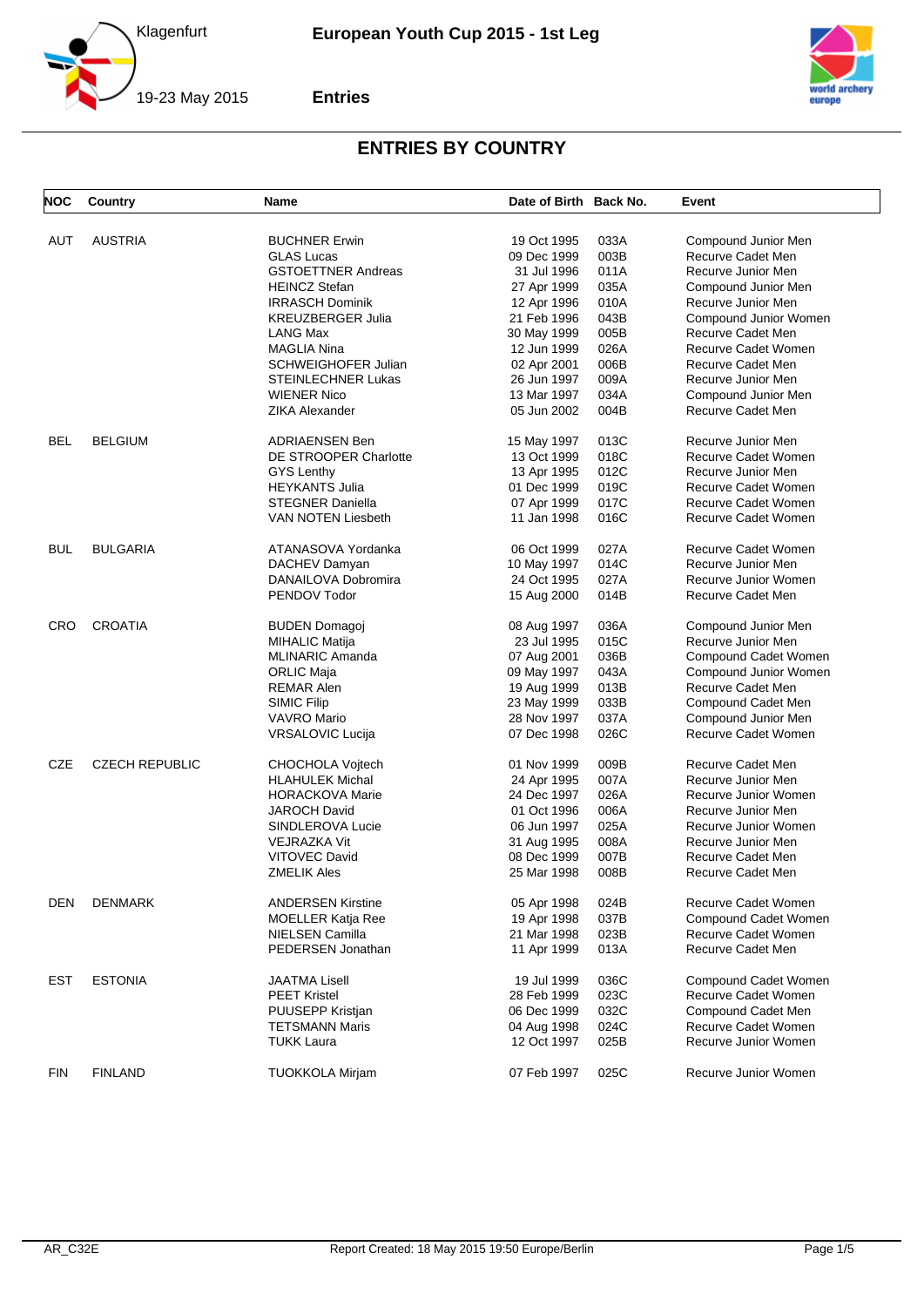



| NOC        | Country              | <b>Name</b>                                     | Date of Birth Back No. |      | Event                 |
|------------|----------------------|-------------------------------------------------|------------------------|------|-----------------------|
| <b>FRA</b> | <b>FRANCE</b>        |                                                 | 14 Oct 1996            | 024A | Recurve Junior Women  |
|            |                      | <b>ADICEOM Audrey</b><br><b>BILLOUE Florian</b> | 11 Aug 1998            | 014C | Recurve Cadet Men     |
|            |                      | CATOIS Johan                                    | 05 Jun 1998            | 033C | Compound Cadet Men    |
|            |                      | <b>FICHET Romain</b>                            | 14 Oct 1996            | 012B | Recurve Junior Men    |
|            |                      |                                                 |                        |      |                       |
|            |                      | <b>GAUBIL Melanie</b>                           | 04 Oct 1997            | 022A | Recurve Junior Women  |
|            |                      | <b>GUY Oceane</b>                               | 12 Apr 1998            | 025B | Recurve Cadet Women   |
|            |                      | <b>KOENIG Thomas</b>                            | 15 Aug 1997            | 014B | Recurve Junior Men    |
|            |                      | <b>KRAUS Stephane</b>                           | 12 May 1997            | 013B | Recurve Junior Men    |
|            |                      | <b>PLANEIX Sophie</b>                           | 03 Nov 1997            | 023A | Recurve Junior Women  |
| <b>GBR</b> | <b>GREAT BRITAIN</b> | <b>CLARK Daisy</b>                              | 29 Apr 1995            | 040B | Compound Junior Women |
|            |                      | <b>GEORGE Aalin Elisse</b>                      | 29 Mar 1996            | 041B | Compound Junior Women |
|            |                      | <b>GEORGE Kirsten</b>                           | 31 Aug 1997            | 042B | Compound Junior Women |
|            |                      | <b>HOWELL James</b>                             | 12 Mar 1996            | 035C | Compound Junior Men   |
|            |                      | <b>HOWSE James</b>                              | 02 Sep 1999            | 032A | Compound Cadet Men    |
|            |                      | <b>JERAM Samual</b>                             | 02 Nov 1997            | 034C | Compound Junior Men   |
|            |                      | <b>LENNON Rebecca</b>                           | 17 Mar 1998            | 037A | Compound Cadet Women  |
|            |                      | <b>MASON Lucy</b>                               | 17 Jun 2000            | 038A | Compound Cadet Women  |
|            |                      | <b>RALLS Luke</b>                               | 29 Apr 1998            | 031A | Compound Cadet Men    |
|            |                      | <b>SMITH Hollie</b>                             | 16 Jun 2001            | 036A | Compound Cadet Women  |
|            |                      | TUCKNOTT Phillip                                | 17 Apr 1995            | 033C | Compound Junior Men   |
|            |                      | WALSH Jake                                      | 03 Jul 2000            | 030A | Compound Cadet Men    |
| GEO        | <b>GEORGIA</b>       | DUMBADZE Ana                                    | 04 Apr 1999            | 025C | Recurve Cadet Women   |
| <b>GER</b> | <b>GERMANY</b>       | <b>ACHENBACH Jeremy</b>                         | 28 Nov 1996            | 032C | Compound Junior Men   |
|            |                      | <b>BAUER Katharina</b>                          | 01 Sep 1995            | 022B | Recurve Junior Women  |
|            |                      | <b>FREYWALD Cynthia</b>                         | 08 Jul 1997            | 023B | Recurve Junior Women  |
|            |                      | <b>HEINKEL Yannic</b>                           | 14 Mar 1998            | 011B | Recurve Cadet Men     |
|            |                      | <b>HOLLAS Leon</b>                              | 29 Dec 1997            | 031C | Compound Junior Men   |
|            |                      | <b>KROPPEN Michelle</b>                         | 19 Apr 1996            | 024B | Recurve Junior Women  |
|            |                      | <b>MAIER Johannes</b>                           | 21 Jan 1996            | 013A | Recurve Junior Men    |
|            |                      | <b>RUDOW Marc</b>                               | 27 Sep 1995            | 014A | Recurve Junior Men    |
|            |                      | <b>SCHEIDING Adrian</b>                         | 04 Jan 1999            | 012B | Recurve Cadet Men     |
|            |                      |                                                 |                        |      |                       |
|            |                      | <b>TARTLER Elisa</b>                            | 05 Jan 1999            | 021B | Recurve Cadet Women   |
|            |                      | <b>TRACHSEL Marcel</b>                          | 01 Jan 1995            | 030C | Compound Junior Men   |
|            |                      | <b>WECKMUELLER Maximilian</b>                   | 20 Jan 1995            | 012A | Recurve Junior Men    |
|            |                      | <b>WEH Marius</b>                               | 16 Oct 1998            | 010B | Recurve Cadet Men     |
|            |                      | <b>WLECKE Celina</b>                            | 14 Dec 1998            | 020B | Recurve Cadet Women   |
|            |                      | ZIEGLER Milena                                  | 18 Nov 1998            | 022B | Recurve Cadet Women   |
| <b>HUN</b> | <b>HUNGARY</b>       | <b>BALLA Martin</b>                             | 24 Apr 1995            | 036C | Compound Junior Men   |
|            |                      | <b>BANDA Arpad</b>                              | 10 Feb 1995            | 016A | Recurve Junior Men    |
|            |                      | <b>OROSZ Viktor</b>                             | 23 Aug 1998            | 034A | Compound Cadet Men    |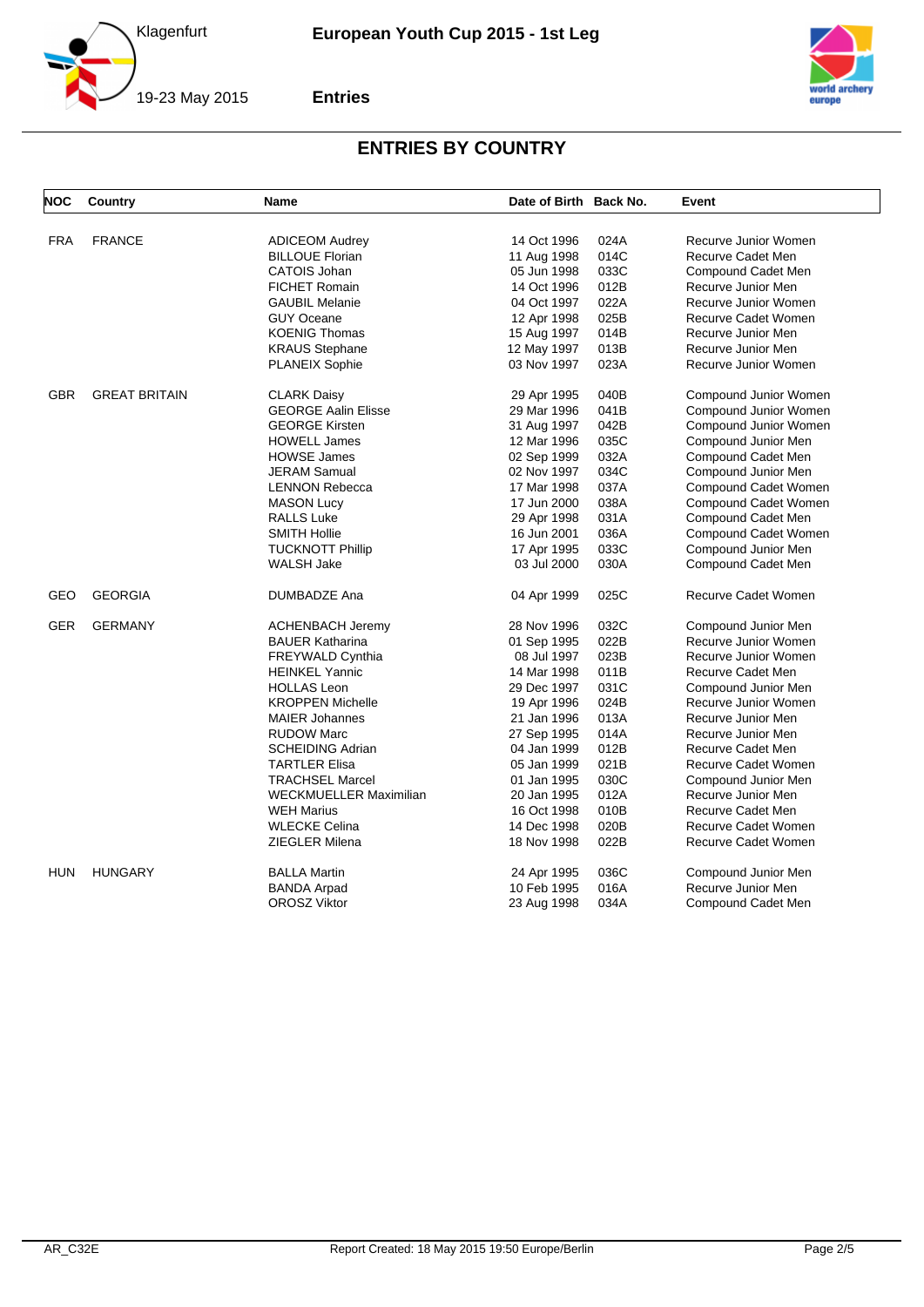



| <b>NOC</b> | Country              | Name                          | Date of Birth Back No. |      | Event                 |
|------------|----------------------|-------------------------------|------------------------|------|-----------------------|
|            |                      | <b>ANDREOLI Tatiana</b>       |                        |      |                       |
| ITA        | <b>ITALY</b>         |                               | 01 Jan 1999            | 020C | Recurve Cadet Women   |
|            |                      | <b>BARADEL Simone</b>         | 11 Mar 1997            | 030B | Compound Junior Men   |
|            |                      | <b>BELLI Yuri</b>             | 09 Nov 1996            | 003C | Recurve Junior Men    |
|            |                      | <b>BENVEGNU Gianluca</b>      | 23 Aug 1995            | 005C | Recurve Junior Men    |
|            |                      | <b>BOARI</b> Lucilla          | 24 Mar 1997            | 018C | Recurve Junior Women  |
|            |                      | <b>FESTI Manuel</b>           | 28 Mar 1997            | 031B | Compound Junior Men   |
|            |                      | <b>FREGNAN Elia</b>           | 03 Feb 1997            | 002C | Recurve Junior Men    |
|            |                      | <b>GIACCHERI Tanya</b>        | 19 Jan 1998            | 022C | Recurve Cadet Women   |
|            |                      | <b>GRASCELLI Giulia</b>       | 18 May 1997            | 041C | Compound Junior Women |
|            |                      | <b>GUERRA Simone</b>          | 16 Jan 2000            | 009C | Recurve Cadet Men     |
|            |                      | LANDI Vanessa                 | 12 Sep 1997            | 019C | Recurve Junior Women  |
|            |                      | <b>LAPENNA Nicolo</b>         | 19 Feb 1999            | 007C | Recurve Cadet Men     |
|            |                      | LUVISETTO Alberto             | 24 May 1998            | 008C | Recurve Cadet Men     |
|            |                      | <b>MIOR Viviano</b>           | 03 Apr 1997            | 032B | Compound Junior Men   |
|            |                      | <b>MONEGO Andrea</b>          | 08 Feb 1997            | 004C | Recurve Junior Men    |
|            |                      | <b>RET Sara</b>               | 26 Mar 1998            | 021C | Recurve Cadet Women   |
|            |                      | <b>SANTORO Federica</b>       | 13 Aug 1996            | 021C | Recurve Junior Women  |
|            |                      | SPERA Loredana                | 01 Jan 1996            | 020C | Recurve Junior Women  |
|            |                      | <b>SUT Jesse</b>              | 03 Feb 1998            | 034C | Compound Cadet Men    |
|            |                      | <b>TOZZI Aurora</b>           | 08 Jun 1998            | 037C | Compound Cadet Women  |
| LIE        | <b>LIECHTENSTEIN</b> | <b>ZACHARIAS Stefan</b>       | 11 Feb 2000            | 030C | Compound Cadet Men    |
| <b>LUX</b> | <b>LUXEMBOURG</b>    | <b>BECKERS Viveca</b>         | 26 Nov 1999            | 027B | Recurve Cadet Women   |
| <b>POL</b> |                      | <b>BEGA Timo</b>              | 14 Nov 1998            | 033A | Compound Cadet Men    |
|            |                      | <b>KLEIN Joe</b>              | 08 May 2000            | 014A | Recurve Cadet Men     |
|            |                      | <b>LANGERS Mike</b>           | 19 Sep 1995            | 015B | Recurve Junior Men    |
|            | <b>POLAND</b>        | <b>BIELA Dariusz</b>          | 10 Dec 1998            | 006A | Recurve Cadet Men     |
|            |                      | <b>BIZON Kacper</b>           | 21 Aug 1996            | 003B | Recurve Junior Men    |
|            |                      | <b>CHROSTOWSKA Maria</b>      | 10 Oct 1996            | 018A | Recurve Junior Women  |
|            |                      | <b>FARASIEWICZ Karolina</b>   | 27 Sep 1996            | 021A | Recurve Junior Women  |
|            |                      | <b>HELBIN Kasper</b>          | 20 Feb 1995            | 002B | Recurve Junior Men    |
|            |                      | <b>JURZAK Adam</b>            | 02 Nov 1995            | 005B | Recurve Junior Men    |
|            |                      | <b>JUSZCZUK Gloria</b>        | 09 May 1999            | 016A | Recurve Cadet Women   |
|            |                      | <b>KLEBEK Konrad</b>          | 30 Sep 1998            | 005A | Recurve Cadet Men     |
|            |                      | NAPLOSZEK Kamila              | 26 May 1999            | 019A | Recurve Cadet Women   |
|            |                      | POPLAWSKA-WALUSIAK Emilia     | 25 Jan 1998            | 018A | Recurve Cadet Women   |
|            |                      | RABSKI Szymon                 | 19 Sep 1999            | 004A | Recurve Cadet Men     |
|            |                      | SMIALKOWSKA Magdalena         | 17 Dec 1997            | 020A | Recurve Junior Women  |
|            |                      | <b>STARZYCKI Piotr</b>        | 26 Feb 1998            | 003A | Recurve Cadet Men     |
|            |                      | <b>TOBOLEWSKA Anna</b>        | 07 Aug 1998            | 017A | Recurve Cadet Women   |
|            |                      | <b>WOJCIK Rafal</b>           | 08 Feb 1995            | 004B | Recurve Junior Men    |
|            |                      | ZYZANSKA Sylwia               | 27 Jul 1997            | 019A | Recurve Junior Women  |
| <b>RUS</b> | <b>RUSSIA</b>        | <b>BALDANOV Arsalan</b>       | 02 Jan 1996            | 010B | Recurve Junior Men    |
|            |                      | <b>BALDANOVA Tse-Dulma</b>    | 27 Jul 1999            | 022A | Recurve Cadet Women   |
|            |                      | <b>BUDAEV Sodnom</b>          |                        | 008A | Recurve Cadet Men     |
|            |                      | DAMBAEVA Zhibzema             | 15 Jul 1999            |      | Recurve Junior Women  |
|            |                      |                               | 18 Nov 1996            | 023C |                       |
|            |                      | DASHIDORZHIEVA Tuyana         | 14 Apr 1996            | 024C | Recurve Junior Women  |
|            |                      | GOMBOZHAPOV Aldar             | 19 Jan 1999            | 007A | Recurve Cadet Men     |
|            |                      | <b>IRDYNEEV Erdem</b>         | 01 Jun 1998            | 010A | Recurve Cadet Men     |
|            |                      | <b>MAKHNENKO Artem</b>        | 02 Nov 1995            | 009B | Recurve Junior Men    |
|            |                      | MYLNIKOVA Valeria             | 01 Sep 1997            | 022C | Recurve Junior Women  |
|            |                      | PLOTNIKOVA Tatiana            | 24 Jan 1998            | 021A | Recurve Cadet Women   |
|            |                      | POPOV Vitalii                 | 29 Jun 1996            | 011B | Recurve Junior Men    |
|            |                      | RINCHINTCYNGEEVA Ariuna       | 25 Nov 2000            | 020A | Recurve Cadet Women   |
|            |                      | <b>TSYRENDORZHIEV Buianto</b> | 19 Jan 1998            | 009A | Recurve Cadet Men     |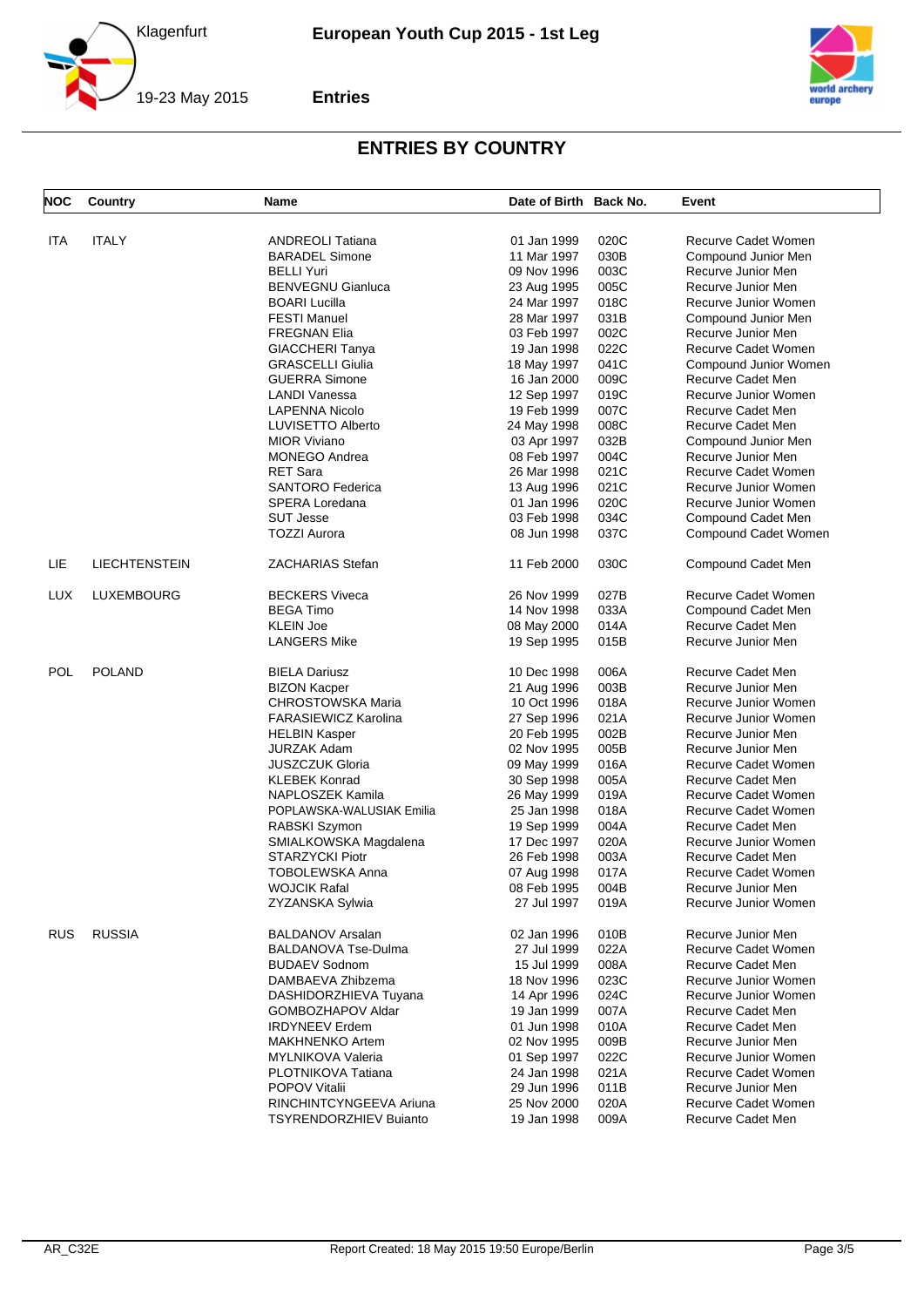



| NOC        | Country            | <b>Name</b>                     | Date of Birth Back No.     |      | Event                 |
|------------|--------------------|---------------------------------|----------------------------|------|-----------------------|
| <b>SLO</b> | <b>SLOVENIA</b>    | <b>BIZJAK Rok</b>               | 02 Feb 1996                | 006B | Recurve Junior Men    |
|            |                    | <b>GJURIN Luka</b>              | 25 Sep 1996                | 007B | Recurve Junior Men    |
|            |                    | LAHARNAR Ivana                  | 10 Aug 1998                | 026B | Recurve Cadet Women   |
|            |                    | <b>MODIC Stas</b>               | 11 Oct 1998                | 031C | Compound Cadet Men    |
|            |                    |                                 | 25 Dec 1999                | 013C | Recurve Cadet Men     |
|            |                    | RAVNIKAR Ziga<br>STOSEVSKI Luka | 20 Nov 1995                | 038A | Compound Junior Men   |
|            |                    |                                 | 02 Nov 1997                | 008B | Recurve Junior Men    |
|            |                    | <b>STRAJHAR Gasper</b>          |                            |      |                       |
| <b>SUI</b> | <b>SWITZERLAND</b> | <b>BAUDIN Jefferson</b>         | 20 Dec 1997                | 015A | Recurve Junior Men    |
|            |                    | <b>DEINEKO Iliana</b>           | 15 Feb 1995                | 026B | Recurve Junior Women  |
|            |                    | <b>HUNSPERGER Janine</b>        | 20 Jul 2000                | 039B | Compound Cadet Women  |
| <b>SVK</b> | <b>SLOVAKIA</b>    | <b>BALAZ Boris</b>              | 20 Nov 1997                | 007C | Recurve Junior Men    |
|            |                    | <b>CADER Tomas</b>              | 26 Oct 1999                | 012A | Recurve Cadet Men     |
|            |                    | <b>DUCHON Juraj</b>             | 05 Mar 1995                | 006C | Recurve Junior Men    |
|            |                    | HURBAN JR. Vladimir             | 14 Mar 1996                | 008C | Recurve Junior Men    |
|            |                    | KOBZA Martin                    | 22 Dec 1997                | 038B | Compound Junior Men   |
| <b>SWE</b> | <b>SWEDEN</b>      | ANDERSSON Moa                   | 15 Jan 1998                | 038B | Compound Cadet Women  |
|            |                    | <b>BORGSTROM Hampus</b>         | 29 Apr 1997                | 030A | Compound Junior Men   |
|            |                    | <b>CARLSSON Isak</b>            | 26 Jul 1996                | 031A | Compound Junior Men   |
|            |                    | <b>FLINK Ludvig</b>             | 03 May 1998                | 011A | Recurve Cadet Men     |
|            |                    | <b>LINDBERG Marcus</b>          | 20 Feb 1997                | 016B | Recurve Junior Men    |
|            |                    | <b>STROMBERG Linus</b>          | 30 Jul 1996                | 032A | Compound Junior Men   |
| <b>TUR</b> | <b>TURKEY</b>      | ANAGOZ Yasemin Ecem             | 14 Oct 1998                | 023A | Recurve Cadet Women   |
|            |                    | <b>BAYAZIT Burcu</b>            | 30 Apr 1995                | 027B | Recurve Junior Women  |
|            |                    | <b>BOSTAN Yesim</b>             | 24 May 1995                | 040A | Compound Junior Women |
|            |                    | <b>COSKUN Gulnaz Busranur</b>   | 25 Aug 1999                | 024A | Recurve Cadet Women   |
|            |                    | <b>DAL Erdal Meric</b>          | 24 Oct 2000                | 011C | Recurve Cadet Men     |
|            |                    | <b>DERNEKLI Furkan</b>          | 09 Jul 1997                | 034B | Compound Junior Men   |
|            |                    | <b>ERKUS Emre</b>               | 26 Dec 1998                | 030B | Compound Cadet Men    |
|            |                    | <b>GARIP Mert</b>               | 15 Apr 1999                | 032B | Compound Cadet Men    |
|            |                    | GAZOZ Mete                      | 08 Jun 1999                | 012C | Recurve Cadet Men     |
|            |                    | <b>GUMRUKCU Aybuke</b>          | 14 May 1998                | 025A | Recurve Cadet Women   |
|            |                    | <b>GUNERI Muhammed Bilal</b>    |                            | 009C | Recurve Junior Men    |
|            |                    | <b>KURUS Mert</b>               | 20 Apr 1995<br>10 Jun 1995 | 011C | Recurve Junior Men    |
|            |                    |                                 | 02 Feb 2000                | 031B |                       |
|            |                    | <b>MARAS Serdar Bortay</b>      |                            | 042A | Compound Cadet Men    |
|            |                    | <b>SAGLAM Evrim</b>             | 01 Nov 1996                |      | Compound Junior Women |
|            |                    | <b>SEVINDIK Dilara</b>          | 31 Jul 2000                | 041A | Compound Junior Women |
|            |                    | <b>TANDOGAN Baris</b>           | 07 Sep 1997                | 035B | Compound Junior Men   |
|            |                    | <b>TEZEL Onur</b>               | 23 Aug 1997                | 010C | Recurve Junior Men    |
|            |                    | <b>UREM Yahya Dogan</b>         | 13 Jan 1999                | 010C | Recurve Cadet Men     |
|            |                    | YAKALI Samet Can                | 28 Sep 1996                | 033B | Compound Junior Men   |